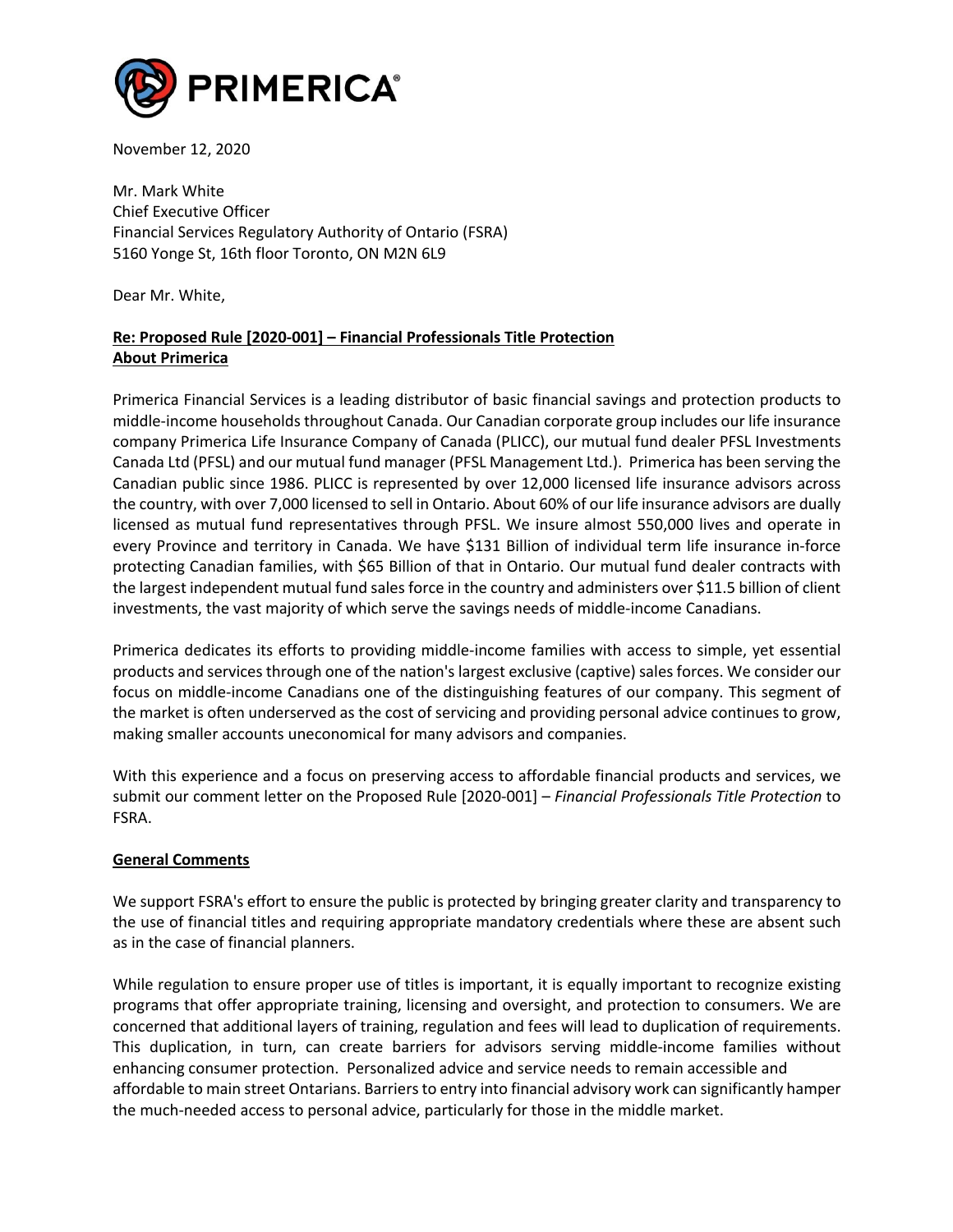

Whether in insurance, mutual funds or securities, individuals using the Financial Advisor title in the performance of these activities and the activities themselves are already highly and well regulated. They are subject to appropriate licensing, training and exams, continuing education requirements and carry errors and omissions insurance. Their market conduct is subject to regulation under their respective licensing bodies. They are also subject to oversight by licensed companies such as life insurance companies and mutual fund dealers whose respective regulators established supervision obligations. They regularly use the Financial Advisor title and there should be no concern with them continuing to do so. Any new credentialing and oversight requirements must not duplicate and overlap the existing framework. Further, it is important to guard against conflicts of interest - perceived or real – of any future credentialing bodies.

Primerica is supportive of banning deceptive titles. However, and this is of utmost importance, when licensed advisors provide advice on financial products that they are authorized and regulated to sell, they must not be subject to an additional layer of credentials, regulation or fees. Such requirements would only add red tape, and reduce access to important advice and products, without providing additional public protection.

# **Consultation Questions**

# **FP and FA Credentials**

1. FSRA is seeking feedback on the above approach and whether the Proposed Rule and FP and FA baseline competency profile adequately reflect the technical knowledge, professional skills and competencies that should be included in a credentialing body's education program to establish the minimum standard for FP and FA title users.

We believe that further stakeholder input should be sought regarding some of the wording in the proposed Financial Advisor Baseline Competency Profile to ensure the terms used are consistent with those used by other regulators (such as the OSC and CISRO). Consistency will promote ease of understanding and clarity for both advisors and consumers. For example, terms such as 'confirming' and 'assessing' client risk profiles need to be used consistently.

It is worth noting that certain deficiencies flagged as concerns in the HLLQP are covered in the current educational materials and learning outcomes and tested in the 4-module exam. For example, the CISRO HLLQP curriculum teaches advisors needs-based sales practices to ensure that their client is provided with a suitable approach to their needs. This approach includes understanding and mitigating risks and understanding how market changes may impact client outcomes. Similarly, the Ethics module provides comprehensive training on advisor conduct, covering malpractice, compliance, disclosure and consumer complaints.

With respect to Know-Your-Product (KYP), we believe the current CISRO HLLQP course provides comprehensive training regarding life insurance products and services. The current HLLQP provides for technical education in investment products, life insurance products and risk management.

KYP requirements are well documented in MFDA member practices and will be further enhanced through the Client Focused Reforms, which introduced changes to requirements in various areas of NI 31-103, including, Know-Your-Client (KYC) and Know-Your-Product (KYP).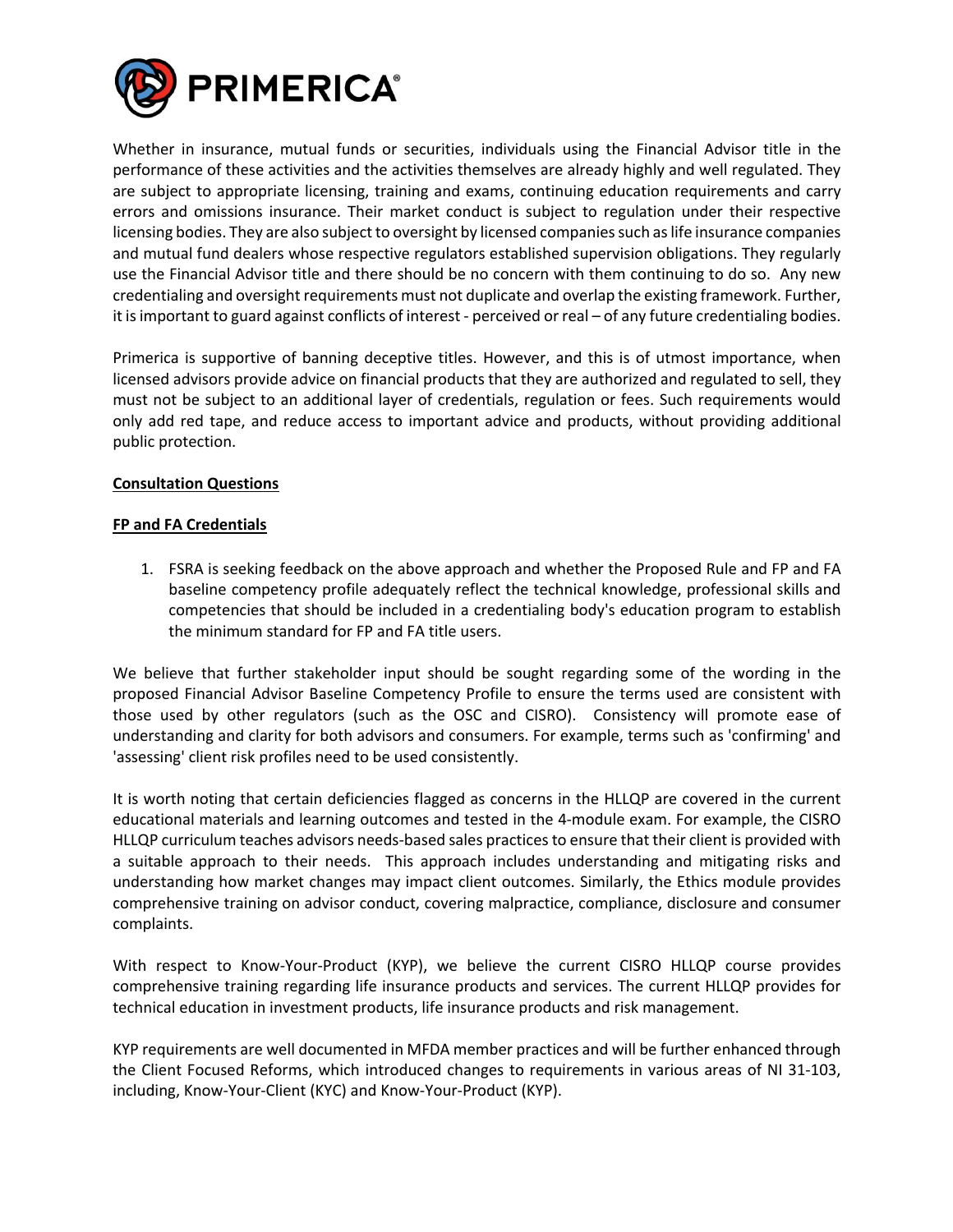

# **Disclosure**

2. FSRA is seeking comments on whether FP and FA title users should be required to disclose to their clients the credential they hold that affords them the right to use an FP or FA title. FSRA is seeking feedback on the form that this disclosure could take and the overall consumer benefits it could achieve.

Increasing consumer confidence and protection is critical to the life insurance and investment industries. One area that could be enhanced is transparency of competencies and credentials, when a used title infers additional credentials or qualifications. We support the proposal that all financial advisors and financial advisors disclose to their clients the credentials and licenses they hold, what company(ies) they represent and what products and services they offer. Mutual funds representatives (APs) offer their clients a Relationship Disclosure Document, and therefore requiring additional disclosures from them would be duplicative. Further consideration should be given to requiring advisors to disclose their company's and their regulator or SRO's Code of Conduct. Such disclosure could further enhance transparency and help consumers understand what they can expect from their advisors.

To further boost consumer confidence and empowerment, we recommend that FSRA create a public list of approved Financial Advisors and Planners.

# **Exemptions**

3. FSRA is seeking comments on whether the framework should allow for any exemptions. In particular, FSRA is requesting comments on the principles governing an exemption regime, the extent to which exemptions may be required, to whom they should be made available (if at all), and the benefits and drawbacks of permitting exemptions.

Primerica recommends exemptionsfrom additional credentialing requirements for Financial Advisors who meet FSRA's Financial Advisor Baseline Competency Profile. FSRA has already acknowledged that IIROC and MFDA registrants meet the requirements, and we concur. As mentioned previously, it is important to note that certain deficiencies flagged as concerns in the HLLQP are covered in the current educational materials and learning outcomes and tested in the 4-module exam.

Generally, where FSRA sees gaps in Baseline Competencies for the use of the Financial Advisor title, these gaps should be clearly identified along with the least disruptive and least costly ways in which a financial services representative can obtain the required competencies. Such additional requirements should not be disruptive to current licensing frameworks. Additional learning requirements to qualify as a Financial Advisor, if any, can be most efficiently achieved through CE credits. Further, obtaining the Financial Advisor credential should not be mandatory for any licensees, so long as they adhere to their obtained license title.

Our advisors are not IIROC registrants, and therefore we have not offered any further views on their exemption other than stating that we support it. Below we identified the current framework for life insurance advisors and MFDA APs in the context of Consultation question 3.

The Harmonized Life License Qualification Program (LLQP) offers a professional and comprehensive licensing framework for life insurance advisors. Post licensing, they provide needs-based financial advice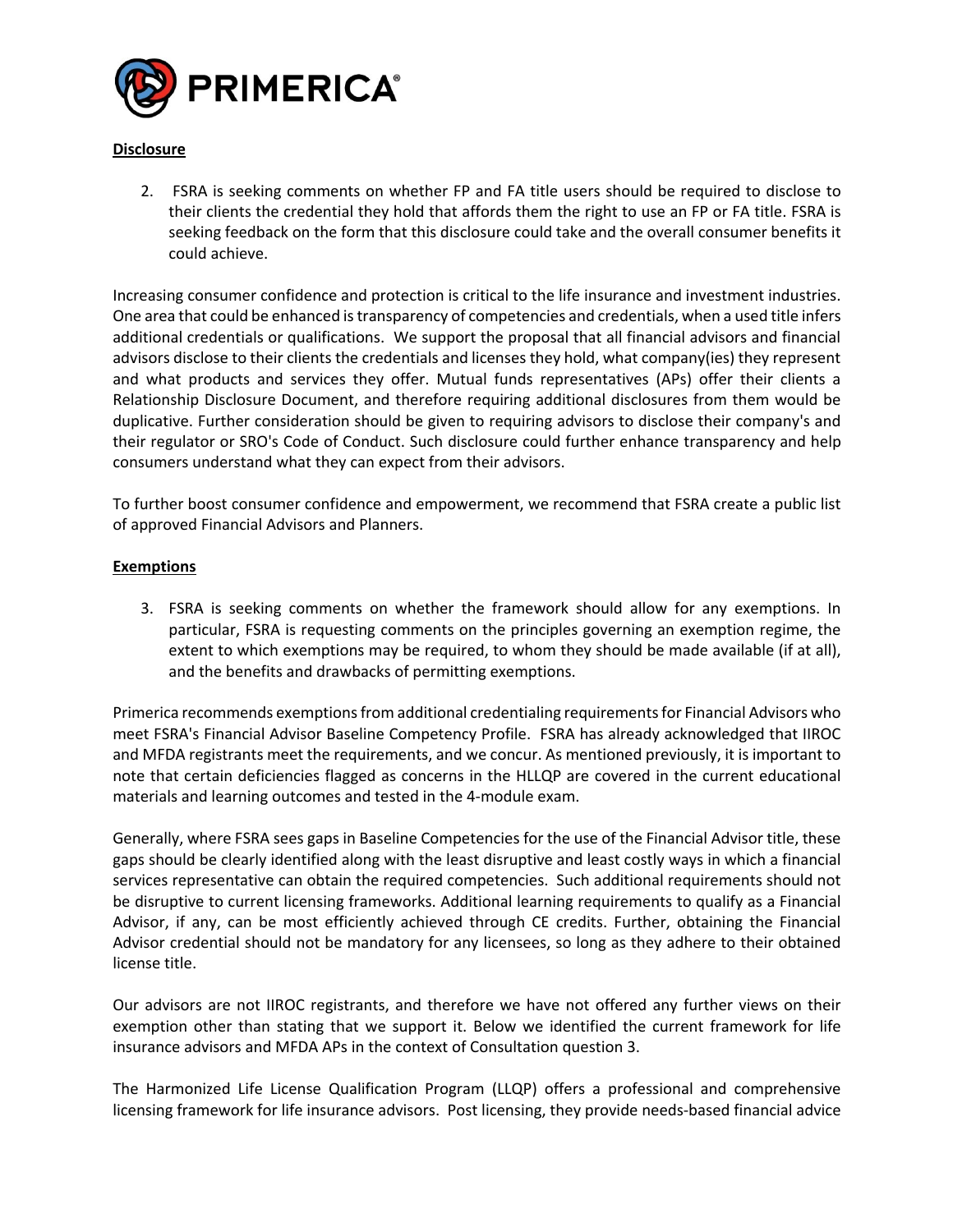

in a highly regulated environment that provides consumers with protection and advisors with oversight. Our life insurance advisors pass our pre-licensing course and exam, pass four comprehensive modules at the Provincial exams and pass a screening process before being licensed by FSRA. They are provided with extensive oversight by our compliance and field audit teams and they have access to a comprehensive intranet system that provides up to date and in the moment compliance information and resources. They also adhere to our Code of Conduct that outlines their obligations to their clients. Further, Primerica will require mandatory internal training from time to time on new and emerging requirements. As an example, these can include training on AML/ATF and Privacy responsibilities. They are also subject to mandatory Continuing Education (CE) credits to keep their knowledge current and carry Errors and Omissions insurance (E&O).

With FSRA as the regulator and the contracted life insurance company as the entity providing oversight of marketplace conduct such as sales, marketing and ongoing service to clients, there is ample consumer protection and oversight in place for life insurance advisors. There is also a high degree of consumer satisfaction, a low number of consumer complaints and little to no evidence of wide-spread advisor misconduct or deficient practices.

As mentioned in our introduction, our mutual fund dealer PFSL contracts with a mutual fund sales force of MFDA Approved Persons (APs). The MFDA is formally recognized as an SRO in Alberta, British Columbia, Nova Scotia, Ontario, Saskatchewan, New Brunswick and Manitoba. The MFDA has also entered into a cooperative agreement with the Autorite des marches financiers and actively participates in the regulation of mutual fund dealers in Quebec. The MFDA member rules reflect the mutual fund sales licensing proficiency requirements determined by the provincial securities commissions under National Instrument 31-103. Each Approved Person who is a salesperson and who trades or deals in securities in respect of a Member must have one of the following qualifications:

- passed the Canadian Investment Funds Course Exam, the Canadian Securities Course Exam or the Investment Funds in Canada Course Exam; or
- earned a CFA Charter and have 12 months of relevant investment management experience in the 36-month period before applying for registration; or
- received the Canadian Investment Manager designation and have 48 months of relevant investment management experience, 12 months of which was in the 36-month period before applying for registration.

Once the individual has completed one of the above-noted proficiency requirements, he or she must obtain a sponsoring mutual fund dealer within 36 months who will submit an application for registration to the provincial securities commission. The individual remains a "candidate who cannot trade in securities" until written confirmation of registration has been received from the Commission.

Again, we believe that the rigorous licensing process and post-licensing oversight in place for Approved Persons adhere to the criteria proposed by FSRA and is synchronous with the baseline competencies in the proposed regulation for financial advisors. With MFDA as the regulator and the contracted mutual fund dealer as the entity providing oversight of marketplace conduct such as sales, marketing and ongoing

service to clients, there is again ample consumer protection and oversight in place. The Relationship Disclosure Document further balances the client-advisor relationship by ensuring that the client has full transparency of the advisor's role, credentials, responsibilities and the nature of the relationship.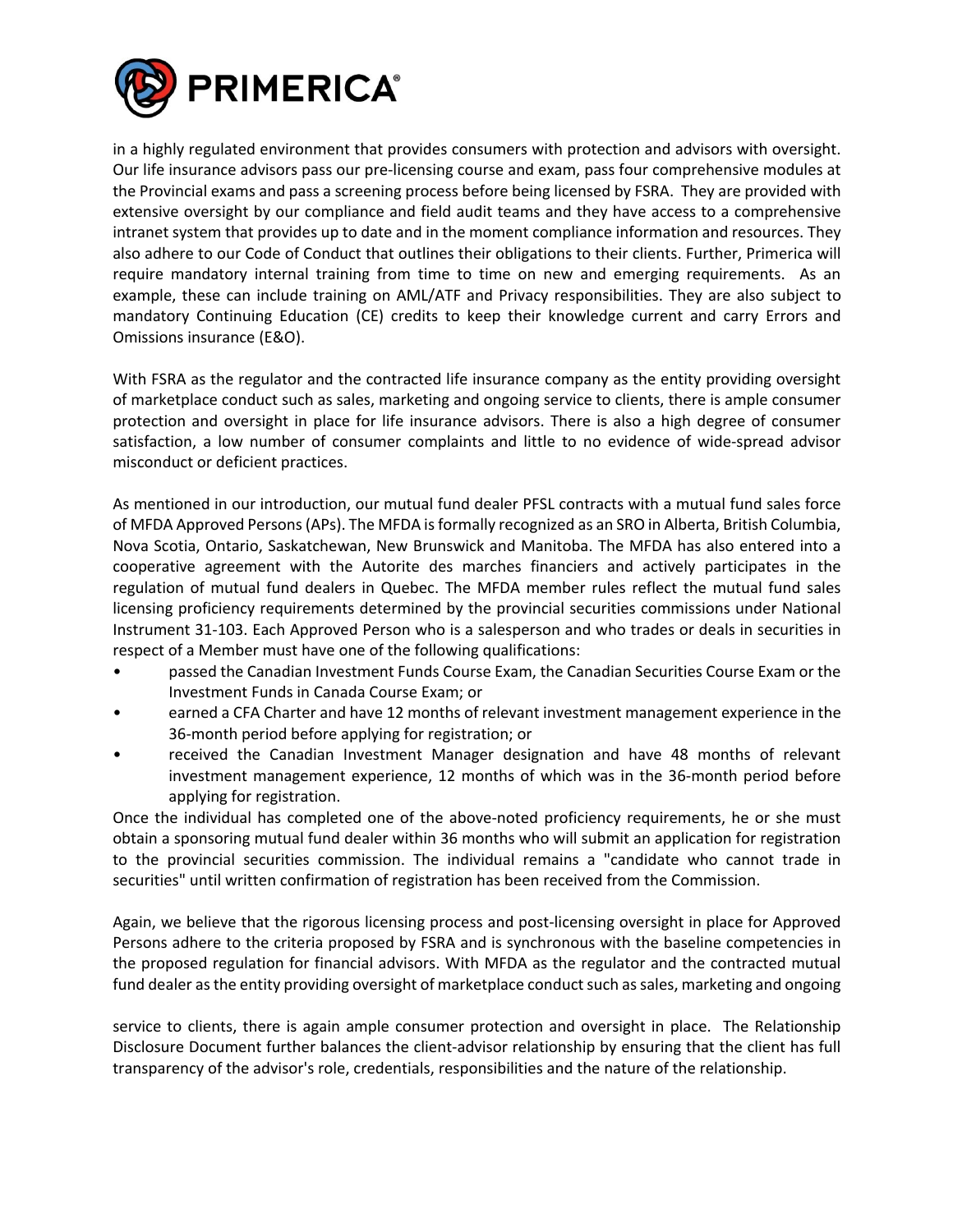

#### **Fees and Assessments**

4. The FPTPA requires credentialing bodies to collect from approved credential holders any fees FSRA requires those individuals to pay, and to remit those fees to FSRA. FSRA has the authority to make rules regarding the collection, holding and remittance of such fees. FSRA is seeking

comment on this fee structure, including whether it allows for fair cost recovery, or if there are any operational challenges that credentialing bodies may experience with such a fee structure.

We support and agree with FSRA's efforts to ensure that any additional requirements, including fees do not create overlap and duplication. FSRA currently reviews the conduct of life insurance advisors and assesses fees applicable to the individual or organization. It is, therefore, critical that there is clarity as to why additional fees are necessary. Where additional fees result from oversight shifting from FSRA to another entity, corresponding FSRA fees should be appropriately reduced. It is important to recognize that life insurance companies also carry costly oversight infrastructures to oversee advisors' activities. Therefore, shifting any cost of new and additional credentialing bodies onto them would add to their compliance cost. Most importantly, the overall fees for existing and new advisors cannot increase such that they create a barrier to entry into the industry.

Conflicts of interest in assessing and collecting fees is another area that needs to be carefully evaluated. Any new fees, mandatory courses and other requirements imposed by new credentialing bodies should be subject to the same types of transparency and public consultation rules that FSRA itself has adopted.

We would like to emphasize that keeping fees low is essential in ensuring that new advisors are not deterred from entering the industry. Further, advisors and companies' regulatory costs should be fair and predictable so that personal financial advice and service remains accessible and affordable to main street Ontarians.

#### **Consumer Education**

5. FSRA is seeking input on options for consumer education campaigns to support and follow implementation. As mentioned above, FSRA is also seeking feedback from stakeholders on how government, regulators, credentialing bodies and industry can educate consumers on financial planning and financial advising services in Ontario and on FP and FA title use.

Consumer education is an important factor in maintaining confidence in financial services and empowering the public to take a more proactive role in their personal finances. We believe that consumer understanding of financial advisor and financial planner competencies is an essential component of the Titling project.

While advisors and companies will play an important role in educating their immediate clients through disclosures and personal interactions, the broader public education of consumers is more appropriately the role of FSRA and the Ministry of Finance. We would be pleased to provide additional constructive

suggestions in the coming months once the Rule is finalized. We would also be pleased to participate in any cooperative industry-regulator initiatives in this regard. As always, we are ready to contribute in any way that we can.